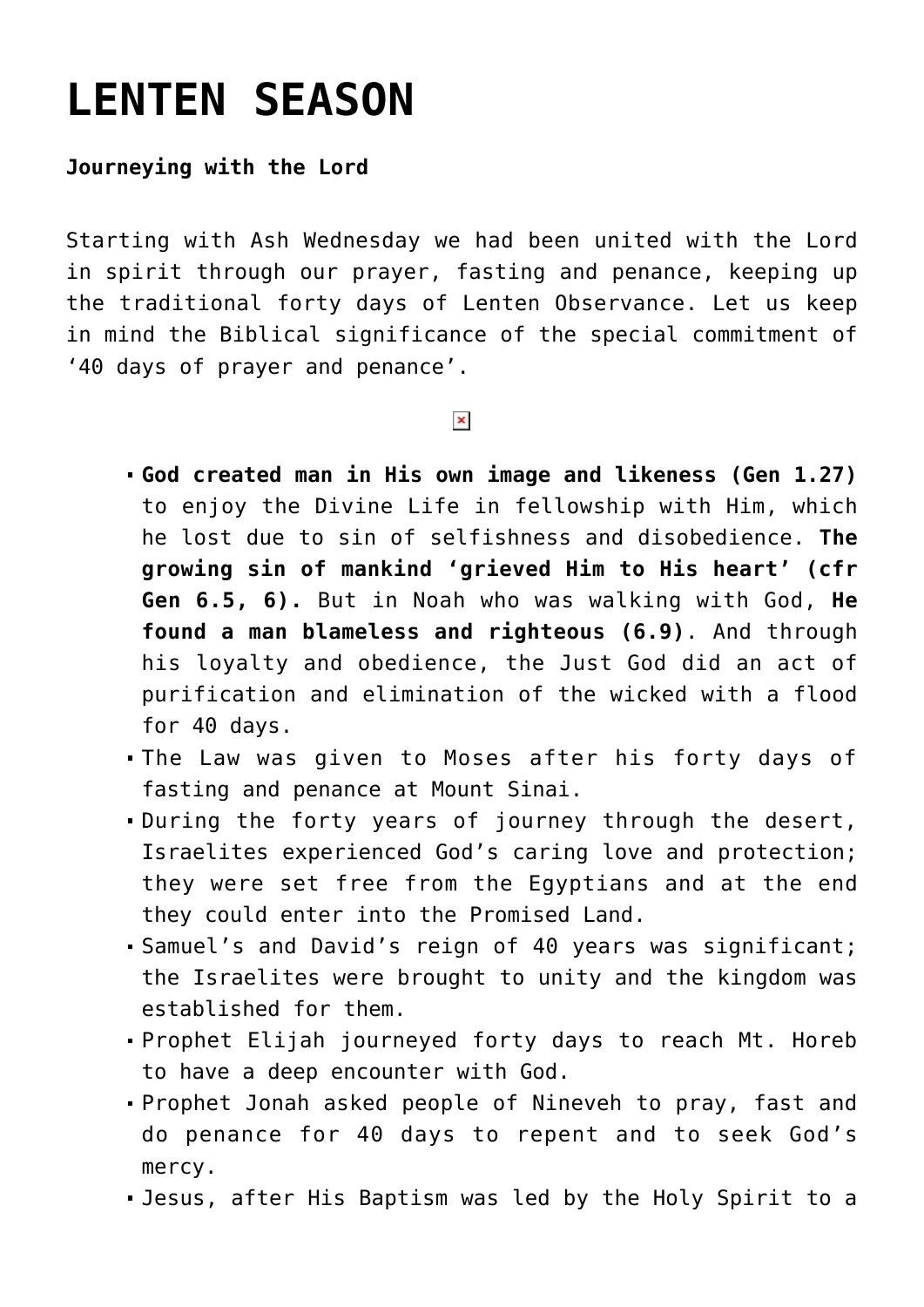desert where He fasted and prayed for 40 days before confronting the Devil and entering into His Public Ministry.

Now we are journeying with the Lord in the Holy Week, started with the Palm Sunday commemorating the triumphant Entry of Jesus to Jerusalem to complete His work as our Messiah- to suffer, to die and to rise again. The Holy Week is the most significant week of the year. Let us spend each day of the week reflecting deeply on the Gospel messages which tell about the salvific mission of our Lord. We can experience that the Divine Word is so rich and new each time we reflect on it as it is the Holy Spirit, the Author of the Divine Word who illumines our mind and heart shedding His light into our being.

Just note a contrast between the disciples of Jesus and the Pharisees in the Gospel narrative of Jesus' entry into Jerusalem **(Lk 19. 37-39). "The whole multitude of the disciples began to praise God joyfully with a loud voice for all the deeds of power that they had seen" (37)**. —**"Some of the Pharisees in the crowd said to him, "Teacher, order your disciples to stop" (39).**

The disciples were those who were with Jesus, who have heard Him, seen His mighty works…..In short they had experienced the Lord. And hence praising God was just spontaneous for them. Whereas the Pharisees were not with the Lord. They were 'at a distance', trying to judge and criticize His words and deeds. They could not experience Jesus and it was 'foreign for them' to praise Him.

Do I personally experience the wonderful, caring love of the Lord through my prayer life, reading and meditation of the Scripture, through my Sacramental life…Or do I find it difficult to 'befriend' Jesus in my day to day journey with Him? Let us ask the Holy Spirit to help us come out of our 'hurdles' and be one with the Lord.